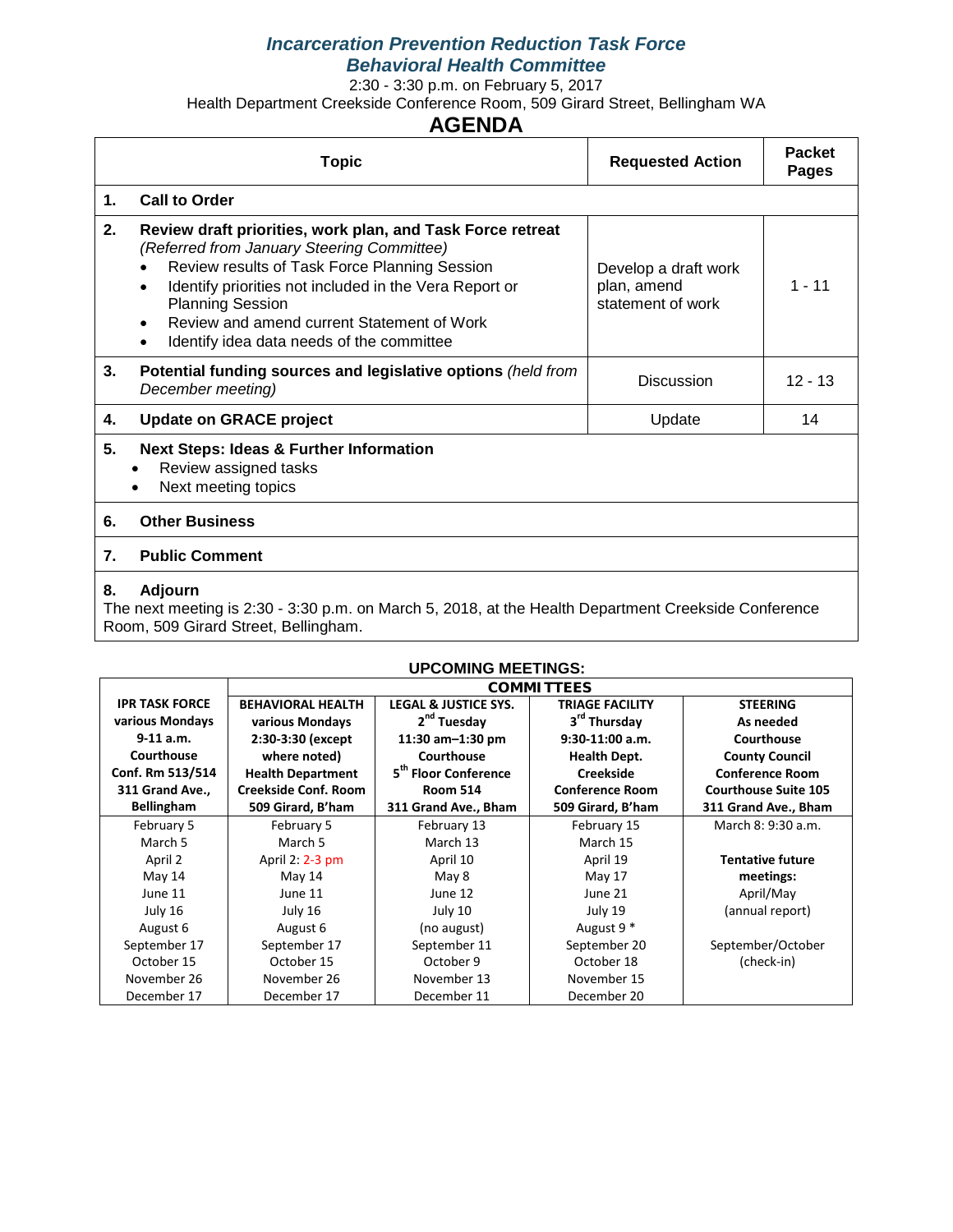

# Planning Session Summary Report<br>WHATCOM COUNTY INCARCERATON PREVENTION AND REDUCTION TASK FORCE January 2018

### SUMMARY

On January 8<sup>th</sup>, 2018, the members of the Whatcom County Incarceration Prevention and Reduction Task Force conducted a Planning Session to explore which of the recommendations from the VERA report should be prioritized for consideration and possible implementation. The Session was further intended to lay the groundwork for developing an 18-month Action Plan.

### PROCESS

The co-chairs of the Task Force, Jill Bernstein and Jack Hovenier, along with Council Member Ken Mann and Legislative Coordinator Jill Nixon worked with a local facilitator and strategic planning consultant, Holly O'Neil of Crossroads Consulting, to design and facilitate the planning process. The Task Force had recently submitted its *Phase III Report to Whatcom County Council* in December of 2017, and was poised to evaluate the *VERA Institute November 2017 Report to Whatcom County Stakeholders on Jail Reduction Strategies*.

To lay the groundwork for the session, the facilitator developed a survey to gather preliminary input on planning priorities. The first draft of the survey and the proposed agenda for the Planning Session was first presented at the December meeting of the Task Force. At that meeting and in the week that followed, Task Force Members provided the facilitator with feedback on the survey and the agenda, which the facilitator incorporated into the final design. The final planning survey was distributed via email to Task Force Members and a similar survey was distributed to a list of interested citizens. Eighteen (18) Task Force Members and seven (7) citizens responded, and the results from both surveys were provided to the Task Force in advance of the January  $8<sup>th</sup>$  planning session.

The pre-session Planning Survey was designed to:

- 1. Provide the three Committees with feedback on their current and proposed initiatives.
- 2. Assess and gather feedback on the recommendations of the VERA report.
- 3. Gather input on how to approach data gathering.
- 4. Solicit any additional feedback regarding interests and concerns.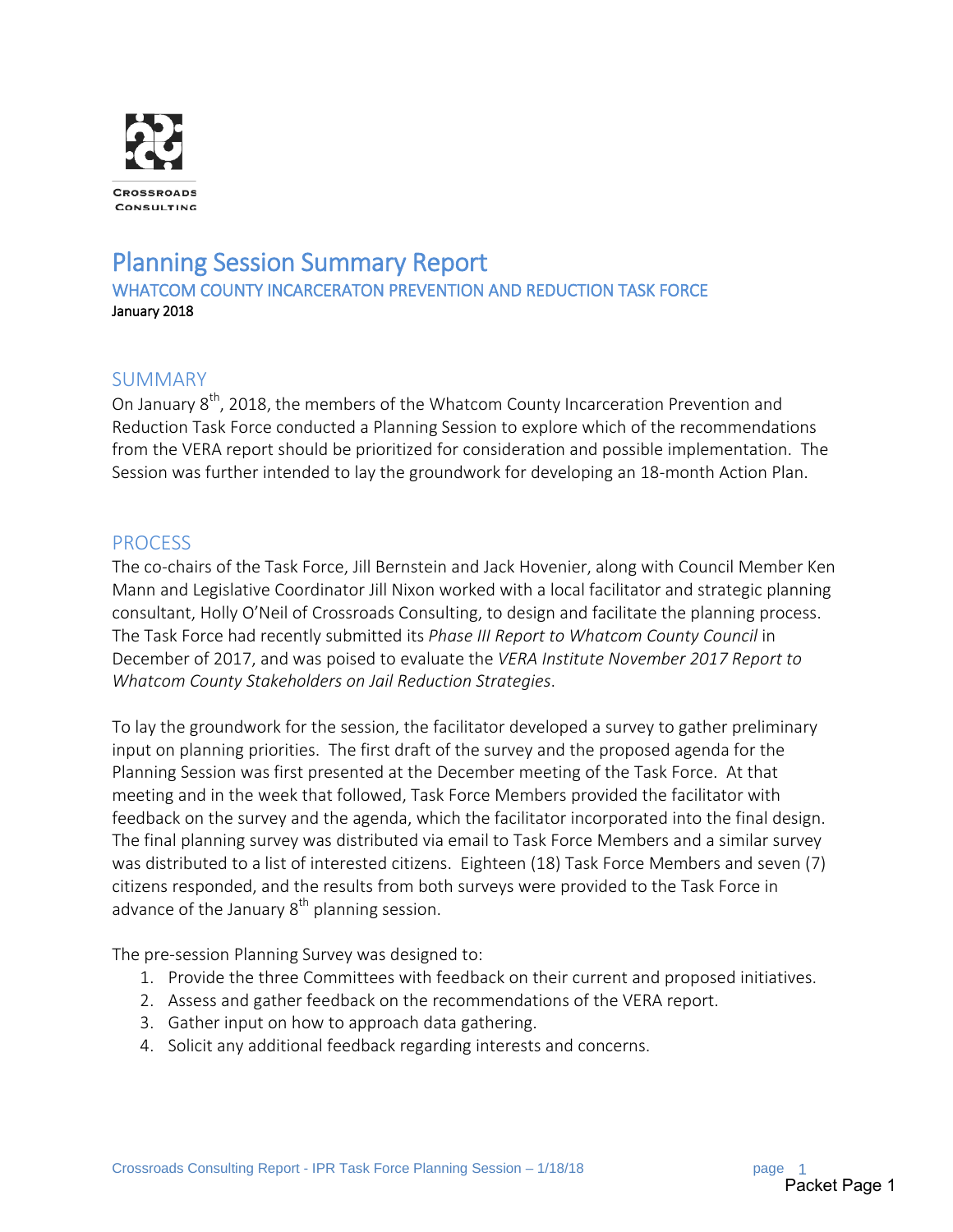The planning session was 3.5 hours long (see AGENDA: Appendix A). Due to the limited time, the survey feedback on the Committee's current and proposed initiatives was not discussed at the meeting, but was included in the packet as important context. It was understood that Committees would use that feedback, in addition to the work of this Planning Session, to develop and refine their proposed Work Plans for the year.

The session began with introductions of all participants and citizens who were observing the process. The facilitator then provided guidelines for how the group would build consensus while openly exploring differences of opinion. The facilitator also provided a simple framework for understanding how today's work would conceptually be incorporated into an annual planning cycle. The work of this planning session (as indicated in the light-blue circles) would provide the Steering Committee with the information needed to develop an 18 month Action Plan for approval at an upcoming regular meeting, working in close communication with the Committees.



#### ANNUAL PLANNING CYCLE

The Task Force reviewed their statement of purpose, as per County Ordinance ORD2015-025

TO PROVIDE RECOMMENDATIONS, OVERSIGHT, AND SPECIFIC TIMEFRAMES ON THE DEVELOPMENT OF NEWOR ENHANCEMENT OF EXISTING PROGRAMS DESIGNED ALONG A CONTINUUM THAT EFFECTIVELY REDUCES INCARCERATION OF INDIVIDUALS STRUGGLING WITH MENTAL ILLNESS AND CHEMICAL DEPENDENCY AND MINIMIZES JAIL UTILIZATION BY PRETRIAL DEFENDANTS WHO CAN SAFELY BE RELEASED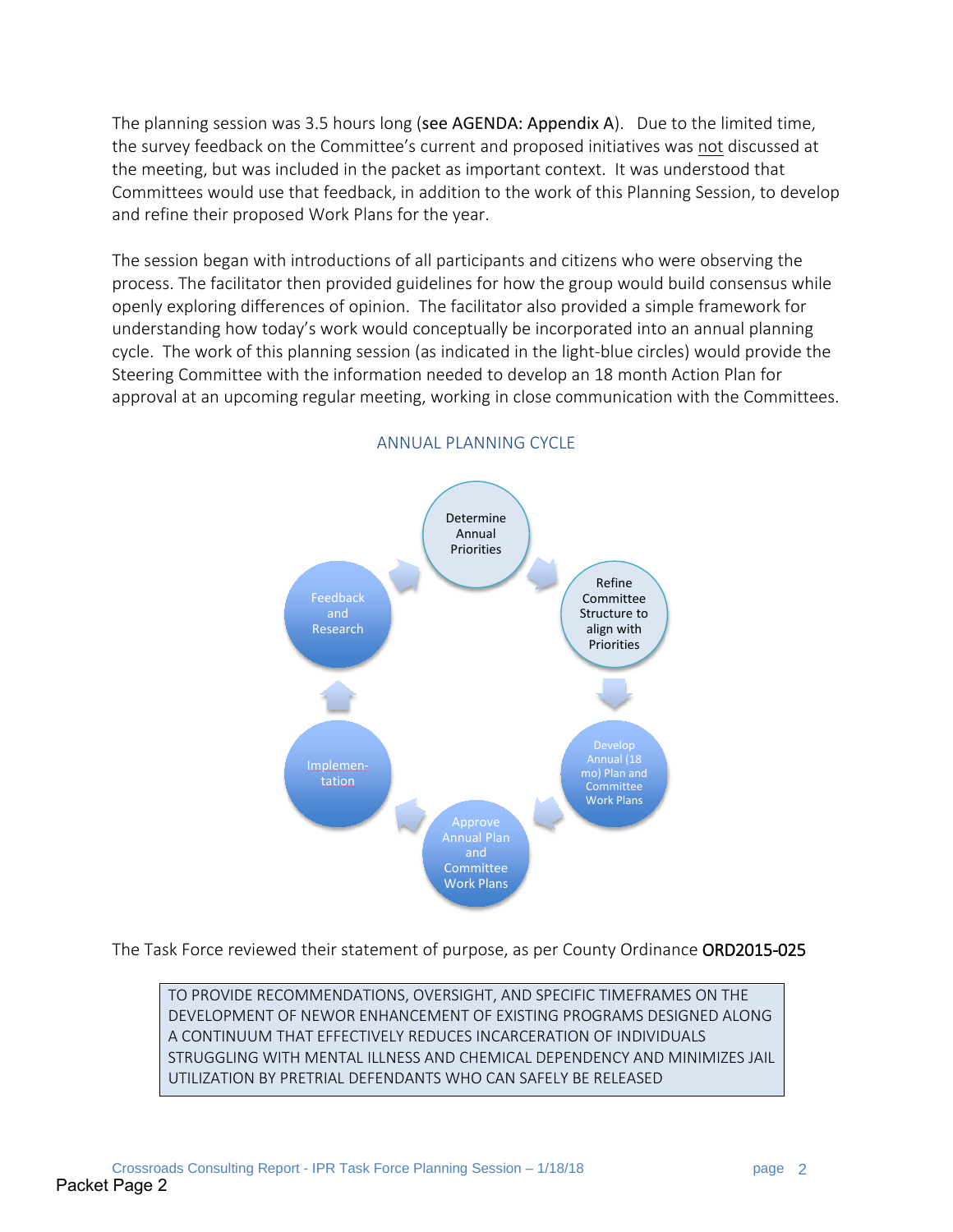The facilitator then presented the Survey Results (Appendix B), showing which of the VERA recommended strategies were ranked as being most important. Scores from the Task Force Members' and the citizens' ranking were shown to have no significant differences. VERA recommendations that ranked above 4.0 in the survey were offered to the group as an initial set of strategies for discussion purposes.

The "REAL-WIN-WORTH" methodology was used as a framework for discussion, with our discussion starting at the bottom of the pyramid, and ending the day at the top.

**Real** – Are we actually going to be able to do it, and how? **Win** – Is it feasible, is it likely to succeed, is there synergy and opportunity? **Worth** – Is it important? Do you think it will make a difference?



Working in small groups of 2-3 participants, Task Force Members and Proxies discussed the survey results and identified any additional strategies that should be considered beyond the initial set. Participants also identified any concerns or refinements of the recommended strategies, based on their perception of the whether the strategy would be a "Win" for our community. The group also noted that in some cases, these strategies would be pursued entirely as the development of recommendations, and were not anticipated to be appropriate for additional action by the Task Force.

As the small groups reported out, additions and changes were captured on sticky notes and categorized relative to the five goal categories in the VERA Report. An "Other" category was used capture other ideas or comments that were important to note.

After developing a more complete picture of the strategies participants felt were important to include in long term planning, participants used green sticky dots to indicate which strategies they thought should be prioritized for consideration or action in the next 18 months (across all goal areas). Additionally, if any participants had remaining concerns about the strategies, they were invited to use yellow sticky dots, with their initials, so that any lingering concerns could be addressed as needed after the session. Lastly, if people had interest in a working on a particular strategy, they put their name on a sticky note and attached it to that strategy.

To complete the process, the Committee Chairs were invited to the front of the room to select those strategies that would naturally fall into their Committee's purview. The group then discussed how to address the remaining prioritized strategies, which did not naturally fall within the purview of a Standing Committee, and how the committee structure of the Task Force could be adjusted to support that work. Lastly, topics for future discussion were identified.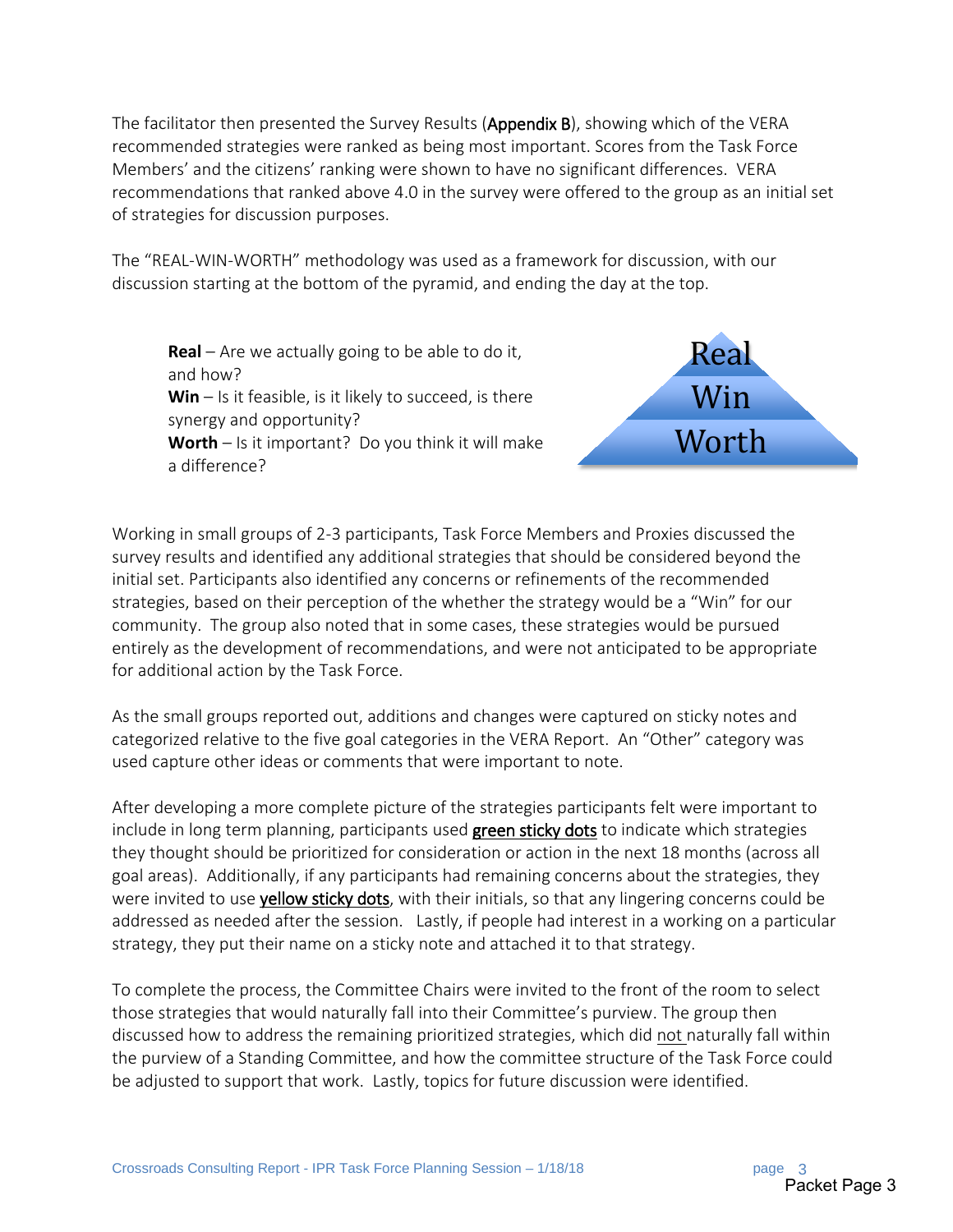### **RESULTS**

The tables reflect the prioritized long-term and short-term (18 month) strategies identified by the participants. Strategies were organized according to the three Standing Committees, with a final grouping of strategies related to data gathering, oversight, and accountability. Lastly, the final table reflects topics that members identified for future discussion topics.

| <b>Law and Justice Committee</b>                                                                                                          |                      |                       |                                                                                                                   |
|-------------------------------------------------------------------------------------------------------------------------------------------|----------------------|-----------------------|-------------------------------------------------------------------------------------------------------------------|
| <b>Strategy</b>                                                                                                                           | Green<br><b>Dots</b> | Yellow<br><b>Dots</b> | <b>Interested Parties</b>                                                                                         |
| Adopt and validate a data-driven pretrial risk assessment system                                                                          | 13                   |                       | Angela Anderson<br>Deborah Garrett<br><b>Iill Bernstein</b><br>Stephen Gockley<br>Dave McEachran (or<br>designee) |
| Establish Regional Pre-trial monitoring services program to serve<br>all Whatcom County Courts                                            | 13                   | K <sub>l</sub>        | Angela Anderson<br>Stephen Gockley<br>Deborah Garrett<br><b>RK</b>                                                |
| Implement policies and procedures that will reduce number of<br>bench warrants issued for FTAs                                            | $\overline{4}$       |                       |                                                                                                                   |
| Expand book and release practices, including from police stations<br>(addition: expand concept to include pre-arrest diversion)           | $\mathcal{L}$        | DH                    |                                                                                                                   |
| Increase opportunities for people to resolve outstanding<br>warrants                                                                      | $\overline{2}$       |                       | <b>RK</b>                                                                                                         |
| Develop mechanisms to prevent jail admissions for violations of<br>probation/parole                                                       | $\overline{2}$       |                       |                                                                                                                   |
| Facilitate opportunities for individuals to pay off fines assoc. with<br>moving violations                                                | $\mathbf{1}$         |                       |                                                                                                                   |
| (NEW) Use EHM to facilitate improvements in Whatcom County                                                                                | $\mathbf{1}$         |                       |                                                                                                                   |
| Explore how EH and EHM can reduce bench warrants for FTAs                                                                                 | $\mathbf{1}$         | KL                    |                                                                                                                   |
| Analyze warrant data to understand the scope of the problem to<br>target responses appropriately (also include in data<br>considerations) | $\mathbf 0$          |                       |                                                                                                                   |

| <b>Behavioral Health Committee</b>                                                                                                                  |                      |                       |                                              |
|-----------------------------------------------------------------------------------------------------------------------------------------------------|----------------------|-----------------------|----------------------------------------------|
| <b>Strategy</b>                                                                                                                                     | Green<br><b>Dots</b> | Yellow<br><b>Dots</b> | <b>Interested Parties</b>                    |
| Equip law enforcement officers with tools to de-escalate and<br>divert people experiencing behavioral health crises                                 | 11                   |                       | Ann Deacon<br>Bill Flfo                      |
| Pursue opportunities to coordinate care between county<br>agencies                                                                                  | 9                    |                       | Dan Hammill<br>Anne Deacon<br>Chris Phillips |
| Improve Data Collection System (addition: verify data on number<br>of people in jail who seek out or are referred to Behavioral Health<br>Services) | 3                    | JG                    |                                              |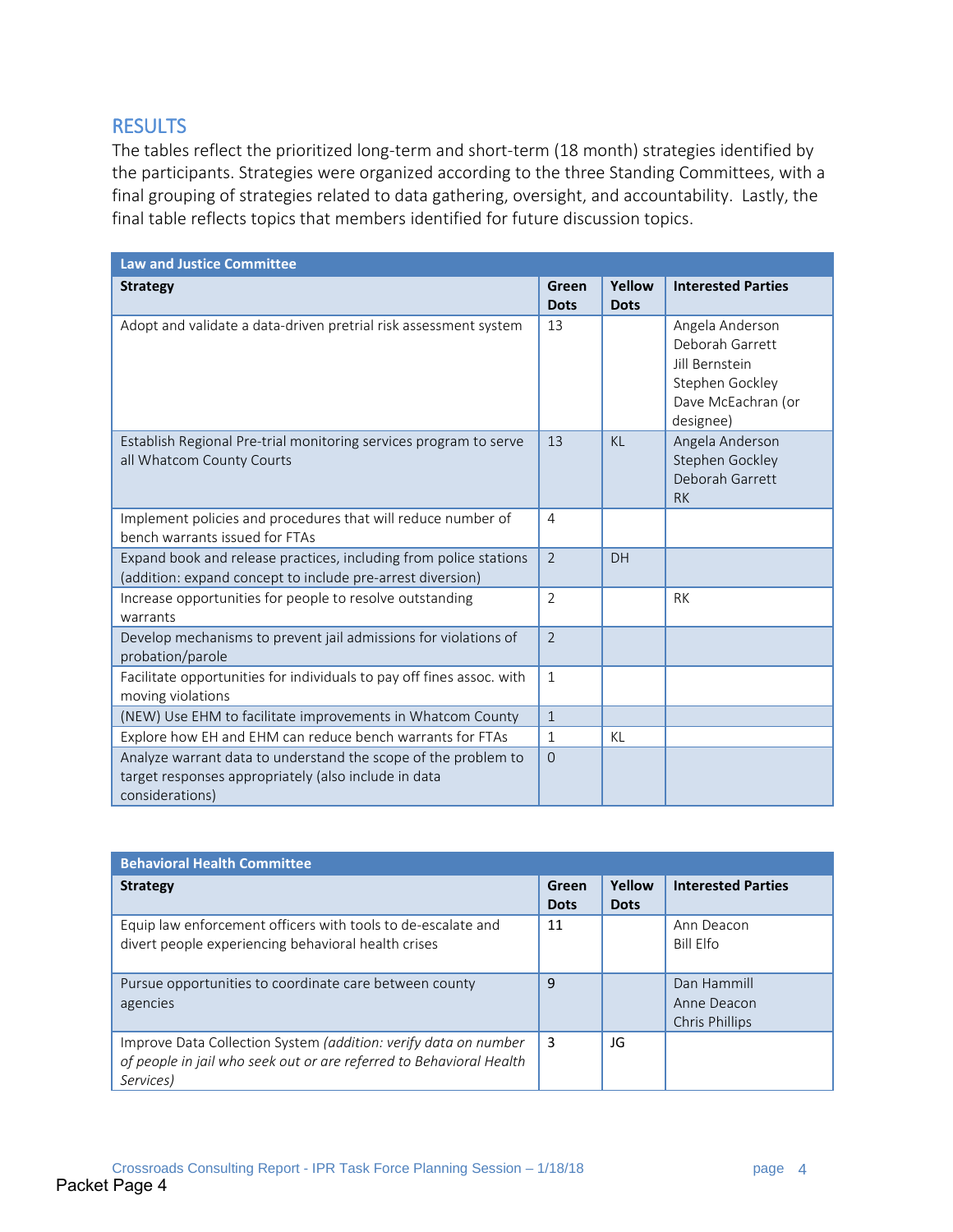| <b>Triage Center Committee</b>                                                             |                      |                       |                           |
|--------------------------------------------------------------------------------------------|----------------------|-----------------------|---------------------------|
| <b>Strategy</b>                                                                            | Green<br><b>Dots</b> | Yellow<br><b>Dots</b> | <b>Interested Parties</b> |
| Explore sobering services in the Triage Committee as part of the<br><b>Triage Services</b> | $\overline{2}$       | DH<br>AD              | Jack Hovenier<br>RK       |

| Strategies related to DATA GATHERING, OVERSIGHT, and ACCOUNTABILITY                                                                                                                                                                                                                                                                                                                 |                      |                       |                                                                                                                     |
|-------------------------------------------------------------------------------------------------------------------------------------------------------------------------------------------------------------------------------------------------------------------------------------------------------------------------------------------------------------------------------------|----------------------|-----------------------|---------------------------------------------------------------------------------------------------------------------|
| <b>Strategy</b>                                                                                                                                                                                                                                                                                                                                                                     | Green<br><b>Dots</b> | Yellow<br><b>Dots</b> | <b>Interested Parties</b>                                                                                           |
| Report and publish data regularly to ensure transparency and<br>accountability                                                                                                                                                                                                                                                                                                      | 6                    | <b>TS</b>             | Tyler Schroeder (Courts<br>and Jails)<br>Deborah Garrett<br>(comment - yes if<br>applied to all court<br>processes) |
| Develop and track case processing performance measures                                                                                                                                                                                                                                                                                                                              | $\overline{4}$       | <b>RK</b>             |                                                                                                                     |
| Work to secure and develop data to understand case flow<br>processing (amended from original text: "develop a collaborative<br>plan to ensure efficient and fair caseflow management)                                                                                                                                                                                               |                      | JG                    |                                                                                                                     |
| Addition: Look at new ways to make data informed bail decisions<br>(as per VERA Goal "Reduce unnecessary pretrial detention")                                                                                                                                                                                                                                                       |                      |                       |                                                                                                                     |
| Addition: Remove select low-level offenses from municipal code<br>(as per VERA Goal "Reduces unnecessary admissions to the jail")                                                                                                                                                                                                                                                   |                      |                       |                                                                                                                     |
| Addition: Consumer Focus Groups and exit interview with those<br>involved in justice system, to include their input in a system<br>mapping and strategic planning, and include discussion of<br>opportunities to apply restorative justice<br>(as per VERA Goal "Create oversight and accountability<br>mechanisms to ensure successful and sustained jail population<br>reduction) |                      | <b>TS</b><br>SG       | Joy Gilfillen                                                                                                       |

# FUTURE DISCUSSIONS (for the Steering Committee to add to Task Force Agendas, or identify other mechanism for future exploration of the topic)

| <b>TOPIC</b>                                                   | Green<br><b>Dots</b> | Yellow<br><b>Dots</b> | <b>Interested Parties</b> |
|----------------------------------------------------------------|----------------------|-----------------------|---------------------------|
| Restorative Justice                                            |                      |                       |                           |
| When, where, and how people are transported to jails in nearby |                      | <b>BE</b>             | <b>Bill Elfo</b>          |
| counties                                                       |                      |                       |                           |
| Who do we need/want to have in our jails?                      |                      | SG                    |                           |
| How changes in Behavioral Health and Medical Systems may       |                      |                       |                           |
| affect our community                                           |                      |                       |                           |
| Task Force proxy system and representation on TF committees    |                      |                       |                           |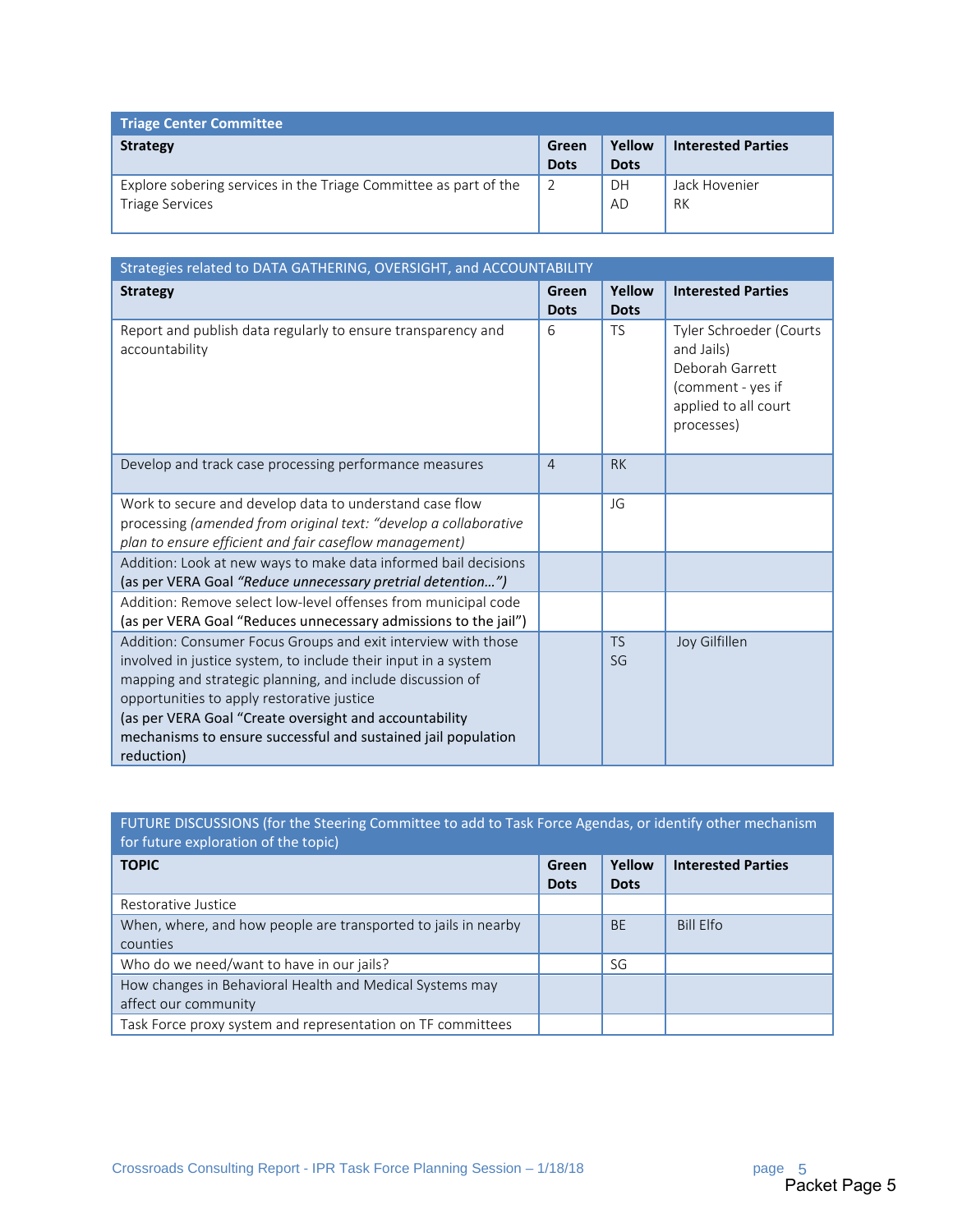# CONCLUSIONS AND NEXT STEPS

The group came to agreement that the strategies related to whole system DATA GATHERING, OVERSIGHT, and ACCOUNTABILITY needed to be advanced by the formation of another committee or some other type of workgroup, or possibly workgroups.

The Steering Committee was charged with the responsibility of developing a recommendation for the Task Force for how to proceed. In developing a recommendation, the Steering Committee will consult with key informants familiar with current data collection activities.

The group thanked Ken Mann for his service, and the Co-chairs and facilitator for organizing the planning session. Next steps will include:

- $\checkmark$  Facilitator will prepare Report from today's session
- $\checkmark$  The Steering Committee will use this report along with reports from Committees to propose a work plan for approval at an upcoming regular meeting.
- $\checkmark$  Committees shall use this report, review their charges as outlined in their statements of work, and review their current goals in submitting their proposed work plan and goals to the Steering Committee.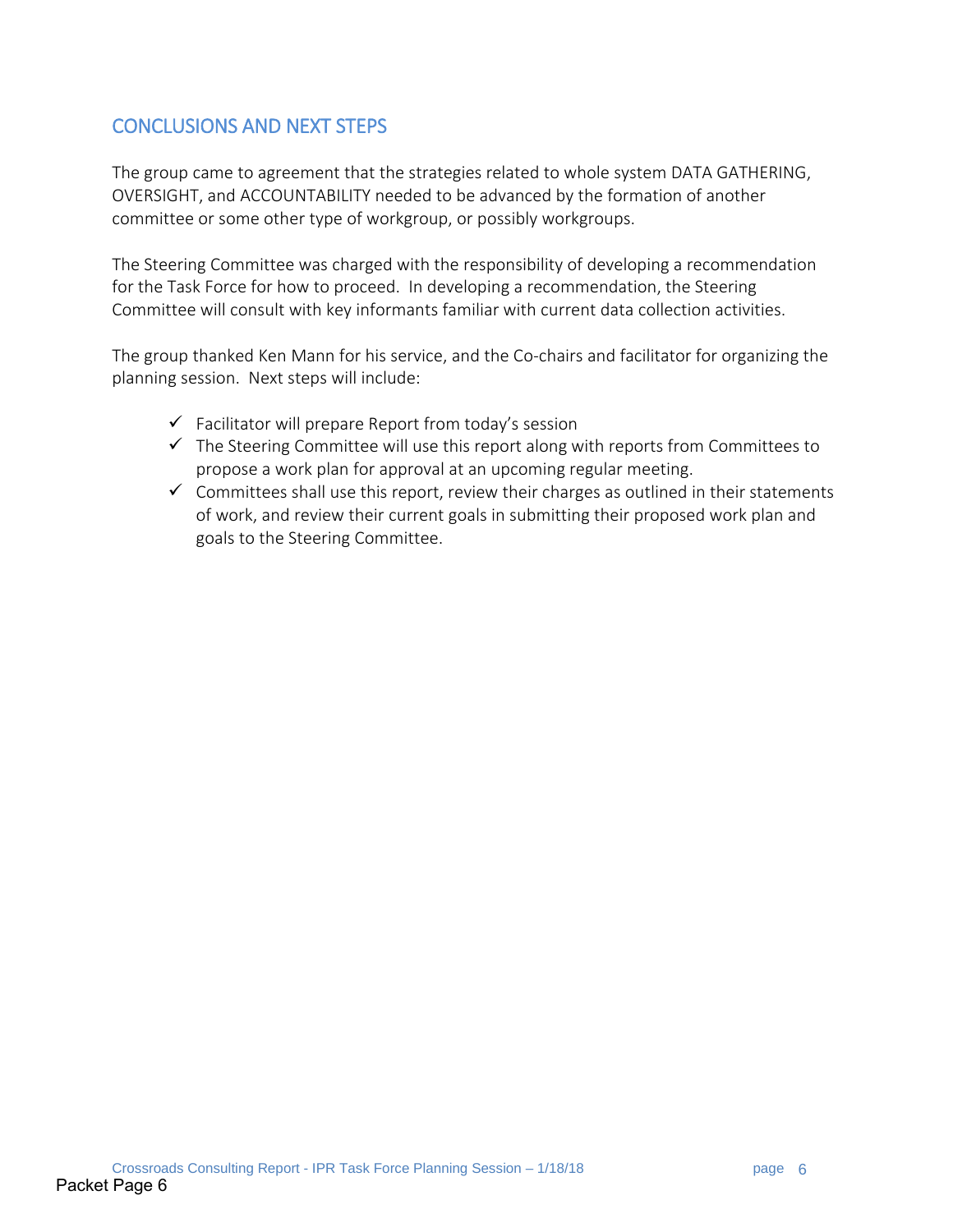# APPENDIX A

# WHATCOM COUNTY IPR TASK FORCE PLANNING SESSION

#### January 8, 2018

County Courthouse Fifth Floor Conf. Rooms 513/514, 311 Grand Avenue, Bellingham, WA

### Desired Outcomes:

 $\cdot \cdot$  To explore which of the recommendations from the VERA report are the highest priorities for the Whatcom County Incarceration Prevention and Reduction Task Force, and lay the ground work for developing an 18 month Action Plan.

# AGENDA

| 8:45 am   | Arrival; coffee and tea (15 min)                                                                                                                                                                                                                                                                                                                                   |  |  |  |  |
|-----------|--------------------------------------------------------------------------------------------------------------------------------------------------------------------------------------------------------------------------------------------------------------------------------------------------------------------------------------------------------------------|--|--|--|--|
| $9:00$ am | Introductions, Desired Outcomes, Agenda, Guidelines for Participation (20 min)                                                                                                                                                                                                                                                                                     |  |  |  |  |
| $9:20$ am | <b>Overview of the Planning Process (10 min)</b><br>Purpose: Facilitator will provide an overview of the planning cycle and how today's work<br>will be incorporated.                                                                                                                                                                                              |  |  |  |  |
| 9:30 am   | Review and Evaluate Findings from Planning Survey (60 min)<br>Purpose: Explore areas of common ground and differences of opinion regarding the<br>Vera Report recommendations, and assess feasibility of preferred options.                                                                                                                                        |  |  |  |  |
| 10:30 am  | Break (15 min)                                                                                                                                                                                                                                                                                                                                                     |  |  |  |  |
| 10:45 am  | Identify Priorities for IPR Task Force (80 min)<br>Purpose: Seek agreement on long-term and short-term priorities and identify Task Force<br>members' areas of interest.                                                                                                                                                                                           |  |  |  |  |
| 12:05 am  | Review Next Steps and Wrap Up (10 min)<br>Purpose: Review next steps:<br>$\checkmark$ Facilitator will prepare Report from today's session<br>Steering Committee will use Report to prepare an 18 month<br>Plan for approval at February Meeting<br>Committees will refine their work plans and bring back to Task<br>$\checkmark$<br>Force for approval Mar/April |  |  |  |  |
| 12:15 pm  | <b>Public Comment (15 min)</b>                                                                                                                                                                                                                                                                                                                                     |  |  |  |  |
| 12:30 pm  | Closing                                                                                                                                                                                                                                                                                                                                                            |  |  |  |  |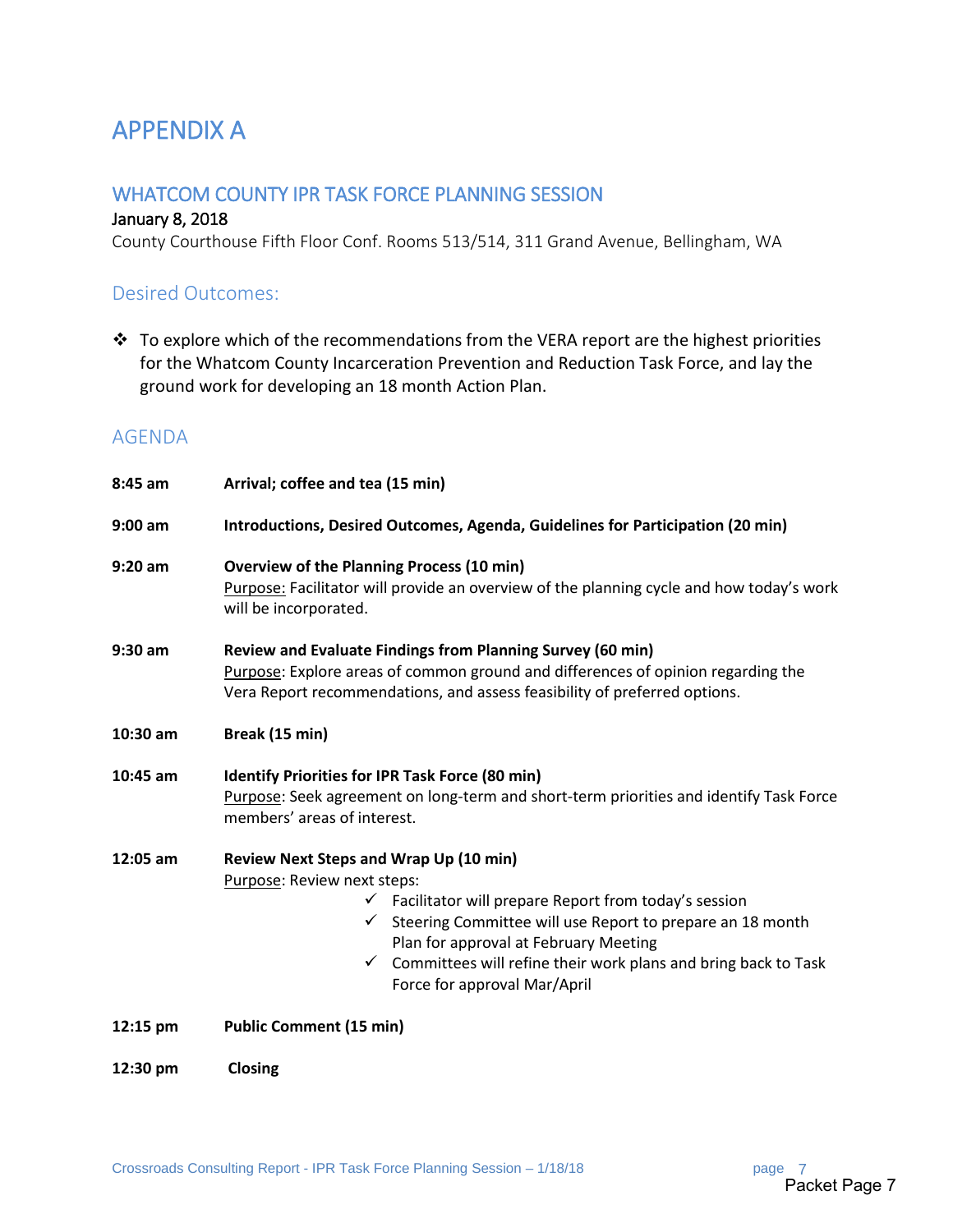# APPENDIX B

See following pages for Survey Results.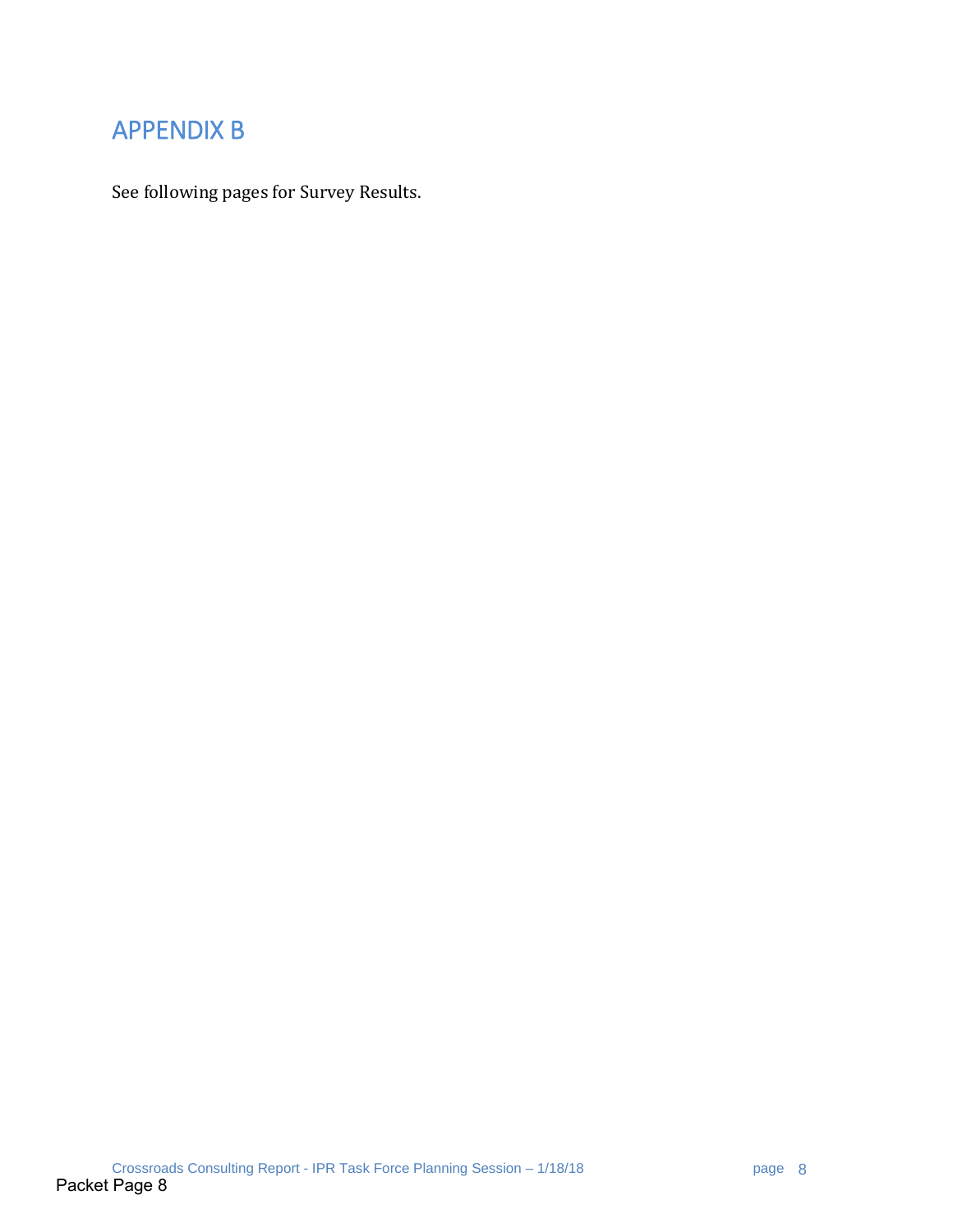# *Incarceration Prevention and Reduction Task Force*

*Behavioral Health Programs and Services Ad Hoc Committee* Statement of Work

#### **Statement of Purpose**

The purpose of the Incarceration Prevention and Reduction Task Force is to continually review Whatcom County's criminal justice and behavioral health programs and make specific recommendations to safely and effectively reduce incarceration of individuals struggling with mental illness and chemical dependency, and minimize jail utilization by pretrial defendants who can safely be released. (Ord. 2015-037; Ord. 2015- 025; County Code 2.46.020).

The purpose of the Behavioral Health Programs and Services Ad Hoc Committee is to develop recommendations for new, or enhancement of existing, programs designed along a continuum that effectively reduces incarceration of individuals struggling with mental illness and chemical dependency (Ord. 2015-037).

Recommendations will be based on local needs, recognized best practices and the work of the other two Ad Hoc Committees.

#### **Goals**

- Minimize jail utilization by pretrial defendants who can be safely released
- Identify new or enhancement of existing programs designed along a continuum that effectively reduces incarceration of individuals struggling with mental illness and chemical dependency.
- Improve the continuum of alternatives to incarceration and jail diversion programs.
- Identify and implement programs and services that are effective alternatives to incarceration
- Benchmark Whatcom County behavioral health programs and services against nationally recognized best practices
- Develop an understanding of the client profile of the population utilizing behavioral health services
- Provide comprehensive release planning to ensure citizens are connected to and engaged in available programs and services upon their return to the community (warm hand-offs)

#### **Scope (Project Tasks)**

- Assemble information about existing program and services
	- o Services offered
	- o Financial resources
	- o Budgets and expenses
	- o Number of people served
	- o Demographics of people served
	- o Effectiveness in reducing or preventing incarceration
- Map existing programs and services in the Sequential Intercept Model
- Identify gaps in existing programs and services
	- Consider pre-intercept One programs and services that may reduce incarceration
- Identify nationally recognized best practices for programs and services that are known to reduce incarceration
- Identify and recommend immediate opportunities for system improvements and measure effectiveness
- Create comparison with Whatcom County based programs
- Identify appropriate resources and supports for client departures from facility (warm hand-offs)
- Recommend improvements to existing programs and services
- Recommend additional or modified programs and services



Statement of Work IPR Task Force – Behavioral Health Ad Hoc Committee N: WAHA PROGRAMS/IPR TASK FORCE/ Ad Hoc Behavioral Health<br>Page 1 of 2 Page **1** of **2**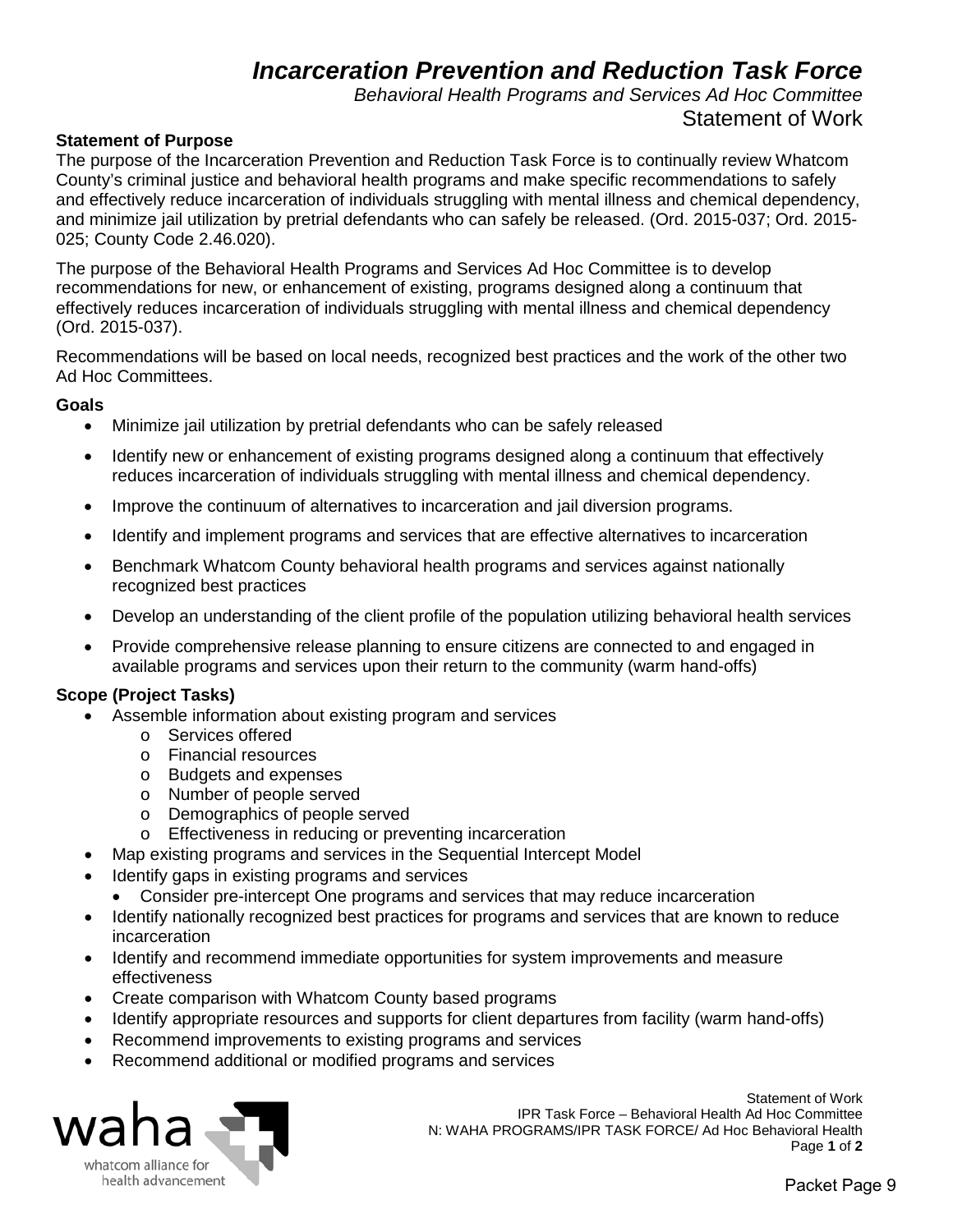# *Incarceration Prevention and Reduction Task Force*

*Behavioral Health Programs and Services Ad Hoc Committee*

# Statement of Work

#### **Deliverables**

- Progress report for Phase One deliverable date
- Recommendations to the Task Force for improvements to existing programs and services
- Recommendations to the Task Force for additional or modified programs and services

### **Schedule of Work**

- Workgroup meeting schedule
	- o December 10, 2015, 3 5pm, WAHA, 800 East Chestnut LL, Bellingham, WA
	- o December 17, 2015, 3 5pm, WAHA, 800 East Chestnut LL, Bellingham, WA
	- o January 07, 2016, 3 5pm, WAHA, 800 East Chestnut LL, Bellingham, WA
	- o Additional meetings TBD
- Phase One Progress Report: February 09, 2016
- Sequential Intercept Model mapping completed by: TBD
- Benchmarking completed by: TBD
- Recommendations to the Task Force regarding available alternatives to incarceration: September, 2016

#### **Measures of Success**

Consistent with established deadlines, establish benchmarks, and deliver to the Task Force an evaluation of existing behavioral health programs, as well as recommendations for enhancements to existing programs and new services that can be implemented in Whatcom County.

#### **Identified Best Practices**

Incorporate as appropriate for our work and any appropriate additional best practices that meet nationally recognized standards.

- Substance Abuse and Mental Health Services Administration, GAINS Center
- The VERA Institute of Justice
- National Association of Counties, the Stepping Up Initiative
- Council of State Governments Justice Center
- Other national standards

#### **Other Ad Hoc Committees**

The purpose of the Triage Facility and Facility Programming Ad Hoc Committee is to make recommendations to Task Force regarding the construction and operation of a new or expanded multipurpose crisis triage facility to assist with jail and hospital diversion of individuals struggling with mental illness and/or chemical dependency**.** 

The purpose of the Legal System Ad Hoc Committee is to make recommendations to the Task Force regarding programs and services that have the potential to prevent or reduce incarceration. Current, enhanced and new programs and services are under consideration. Behavioral health programs and services are the purview of a different Ad Hoc Committee.

The work between Ad Hoc Committees is interrelated and interdependent.

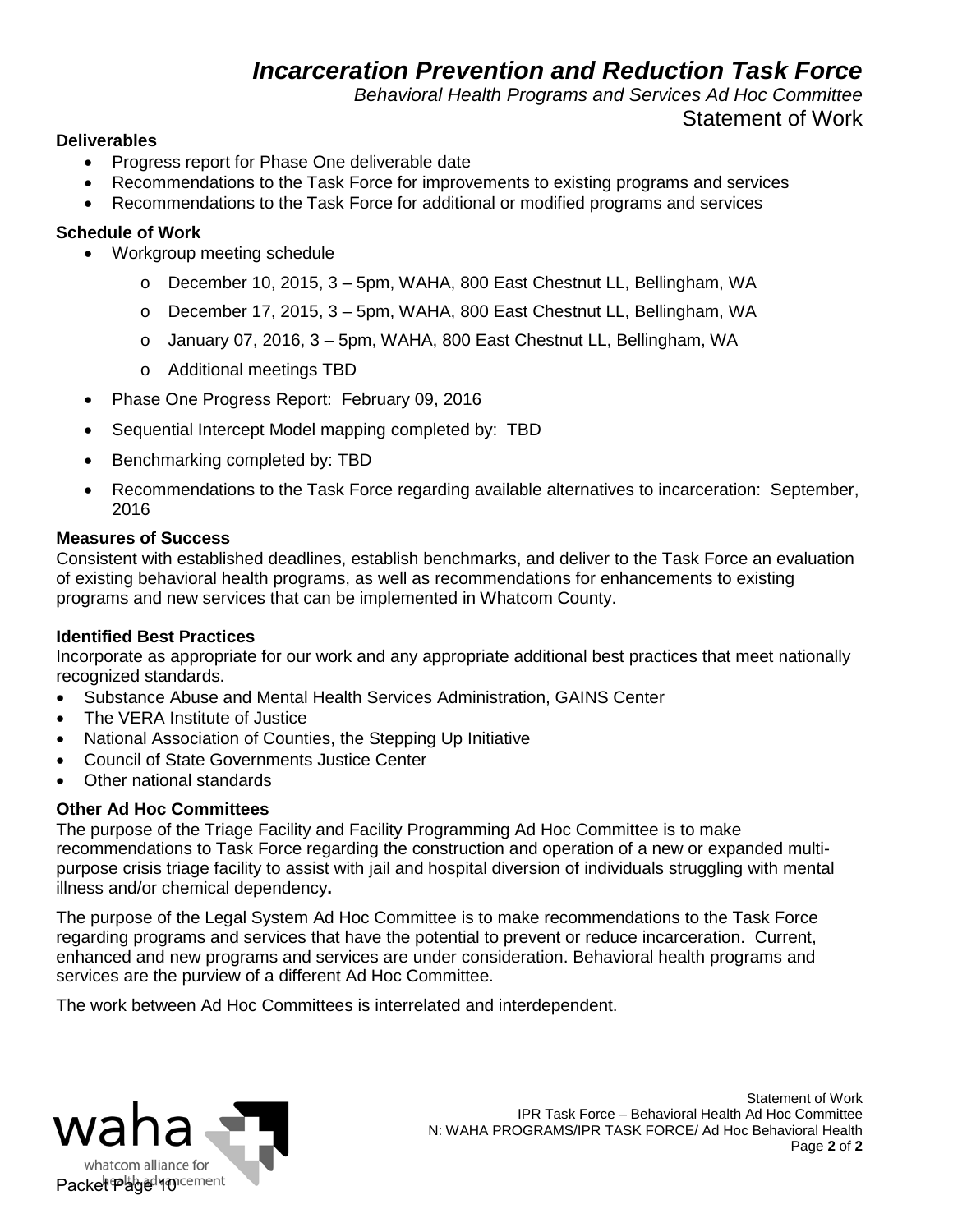# Whatcom Community Behavioral Health Sequential Intercept Map

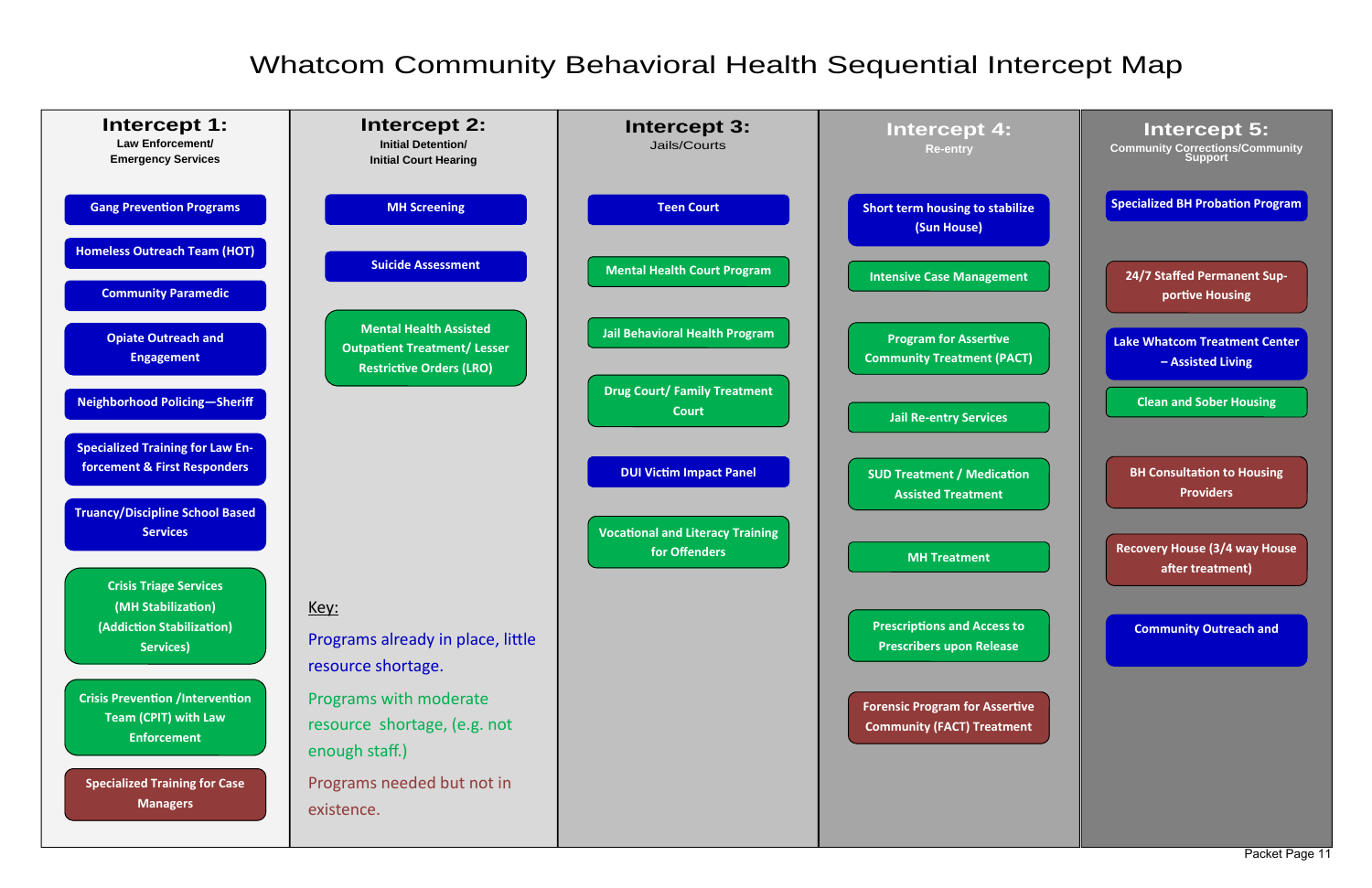#### **RCW 82.14.530**

#### **Sales and use tax for housing and related services.**

(1)(a) A county legislative authority may submit an authorizing proposition to the county voters at a special or general election and, if the proposition is approved by a majority of persons voting, impose a sales and use tax in accordance with the terms of this chapter. The title of each ballot measure must clearly state the purposes for which the proposed sales and use tax will be used. The rate of tax under this section may not exceed one-tenth of one percent of the selling price in the case of a sales tax, or value of the article used, in the case of a use tax.

(b)(i) If a county with a population of one million five hundred thousand or less has not imposed the full tax rate authorized under (a) of this subsection within two years of October 9, 2015, any city legislative authority located in that county may submit an authorizing proposition to the city voters at a special or general election and, if the proposition is approved by a majority of persons voting, impose the whole or remainder of the sales and use tax rate in accordance with the terms of this chapter. The title of each ballot measure must clearly state the purposes for which the proposed sales and use tax will be used. The rate of tax under this section may not exceed one-tenth of one percent of the selling price in the case of a sales tax, or value of the article used, in the case of a use tax.

(ii) If a county with a population of greater than one million five hundred thousand has not imposed the full tax authorized under (a) of this subsection within three years of October 9, 2015, any city legislative authority located in that county may submit an authorizing proposition to the city voters at a special or general election and, if the proposition is approved by a majority of persons voting, impose the whole or remainder of the sales and use tax rate in accordance with the terms of this chapter. The title of each ballot measure must clearly state the purposes for which the proposed sales and use tax will be used. The rate of tax under this section may not exceed one-tenth of one percent of the selling price in the case of a sales tax, or value of the article used, in the case of a use tax.

(c) If a county imposes a tax authorized under (a) of this subsection after a city located in that county has imposed the tax authorized under (b) of this subsection, the county must provide a credit against its tax for the full amount of tax imposed by a city.

(d) The taxes authorized in this subsection are in addition to any other taxes authorized by law and must be collected from persons who are taxable by the state under chapters **[82.08](http://app.leg.wa.gov/RCW/default.aspx?cite=82.08)** and **[82.12](http://app.leg.wa.gov/RCW/default.aspx?cite=82.12)** RCW upon the occurrence of any taxable event within the county for a county's tax and within a city for a city's tax**.**

(2)(a) Notwithstanding subsection (4) of this section, a minimum of sixty percent of the moneys collected under this section must be used for the following purposes:

(i) Constructing affordable housing, which may include new units of affordable housing within an existing structure, and facilities providing housing-related services; or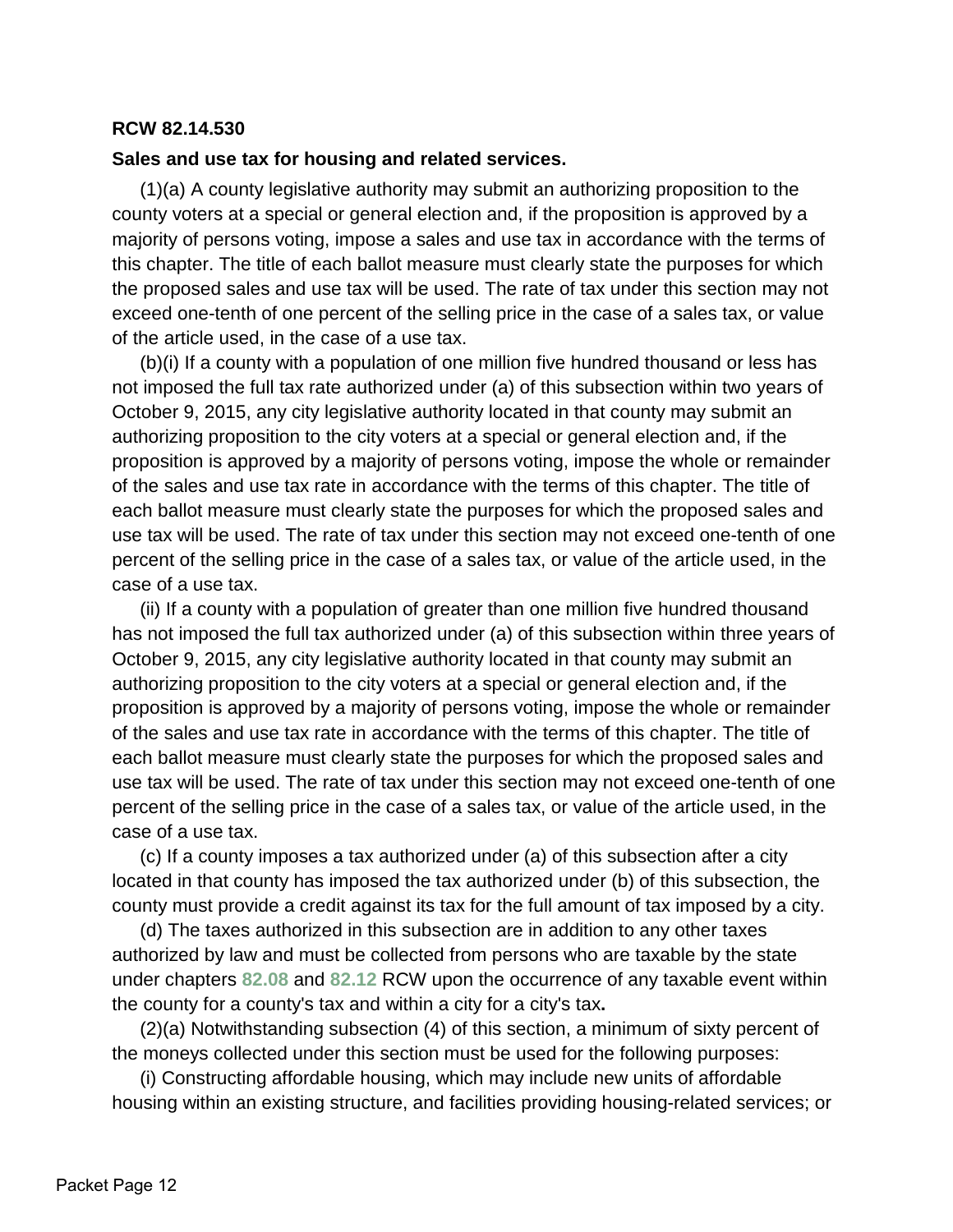(ii) Constructing mental and behavioral health-related facilities; or

(iii) Funding the operations and maintenance costs of new units of affordable housing and facilities where housing-related programs are provided, or newly constructed evaluation and treatment centers.

(b) The affordable housing and facilities providing housing-related programs in (a)(i) of this subsection may only be provided to persons within any of the following population groups whose income is at or below sixty percent of the median income of the county imposing the tax:

(i) Persons with mental illness;

(ii) Veterans;

(iii) Senior citizens;

(iv) Homeless, or at-risk of being homeless, families with children;

(v) Unaccompanied homeless youth or young adults;

(vi) Persons with disabilities; or

(vii) Domestic violence survivors.

(c) The remainder of the moneys collected under this section must be used for the operation, delivery, or evaluation of mental and behavioral health treatment programs and services or housing-related services.

(3) A county that imposes the tax under this section must consult with a city before the county may construct any of the facilities authorized under subsection (2)(a) of this section within the city limits.

(4) A county that has not imposed the tax authorized under RCW **[82.14.460](http://app.leg.wa.gov/RCW/default.aspx?cite=82.14.460)** prior to October 9, 2015, but imposes the tax authorized under this section after a city in that county has imposed the tax authorized under RCW **[82.14.460](http://app.leg.wa.gov/RCW/default.aspx?cite=82.14.460)** prior to October 9, 2015, must enter into an interlocal agreement with that city to determine how the services and provisions described in subsection (2) of this section will be allocated and funded in the city.

(5) To carry out the purposes of subsection (2)(a) and (b) of this section, the legislative authority of the county or city imposing the tax has the authority to issue general obligation or revenue bonds within the limitations now or hereafter prescribed by the laws of this state, and may use, and is authorized to pledge, up to fifty percent of the moneys collected under this section for repayment of such bonds, in order to finance the provision or construction of affordable housing, facilities where housingrelated programs are provided, or evaluation and treatment centers described in subsection (2)(a)(iii) of this section.

(6)(a) Moneys collected under this section may be used to offset reductions in state or federal funds for the purposes described in subsection (2) of this section.

(b) No more than ten percent of the moneys collected under this section may be used to supplant existing local funds.

[ **[2015 3rd sp.s. c 24 § 701.](http://lawfilesext.leg.wa.gov/biennium/2015-16/Pdf/Bills/Session%20Laws/House/2263-S.SL.pdf?cite=2015%203rd%20sp.s.%20c%2024%20%C2%A7%20701.)**]